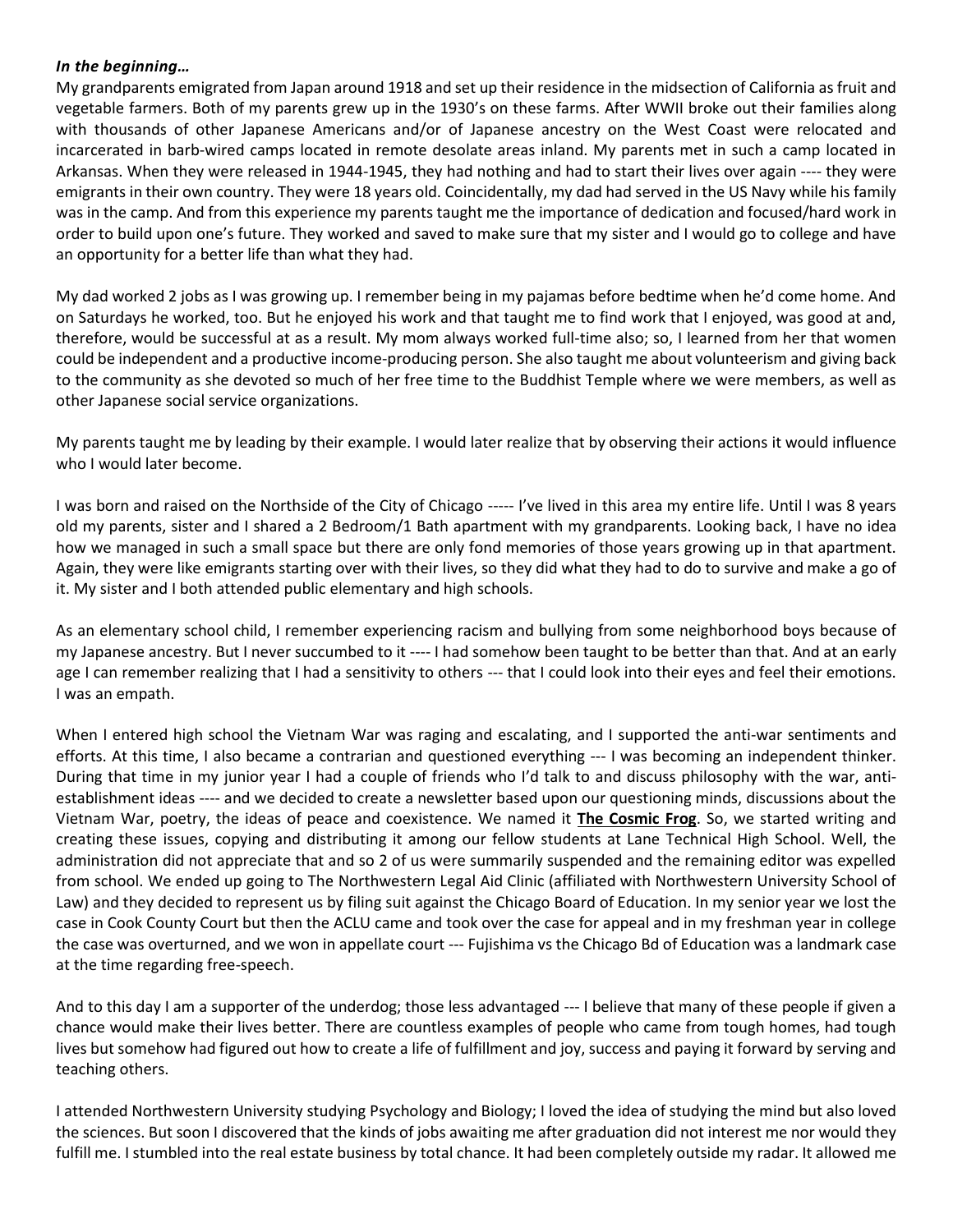to meet and talk to people and in the end…help them. It was a perfect fit for me. And so, my adult life began postgraduation…

## *My life…*

I am entering my 43rd year in the real estate business and I love it more now having gained the experience and wisdom over those years.

My life has been a r0eflection of helping others by creating win/win relationships, by having the best interests of others in the forefront of my efforts and doing what was right and always speaking the truth.

I have also been blessed having met so many wonderful people who have allowed me to grow and benefit from them. I am honored to call them my friends and business associates.

*"Wherever you go, go with all your heart."- Confucius*

I have a lifelong commitment to excellence --- to be the best that I can be and to continue growing and evolving as a person.

In my pursuit to help others I have used my mind to think outside the box to find solutions --- using both sides of my brain in this process.

I have incorporated volunteer work as an additional component of my lifelong desire to give and help others --- Lakeview Food Pantry (the issue of hunger in America is an important one to me), I donate money and do home deliveries to those who are elderly and handicapped who are unable to come into the Pantry to receive their food distributions. Best Buddies and eBuddies (started by the Shriver/Kennedy families to pair those with special needs with a Buddy to foster communication and relationships outside of their respective and familiar communities) --- my local Best Buddy is Chuck (Chuck had an aneurism and the entire right side of his body is paralyzed; he uses an electric cart to navigate his way around) and my eBuddy is Stephen who resides in Toronto.

Chuck and I have shared special times together talking, laughing, getting to know each other's circle of family and friends, our communities, our joys as well as our routines. As a result, who was once a stranger has now become a familiar friend whom I look forward to seeing.

## *"We Make a Living by What We Get; We make a Life by What We Live." – Ronald Reagan*

I am also on the Board of CIERA (Center for the Interdisciplinary Exploration and Research in Astrophysics) which is affiliated with Northwestern University's Dept of Astronomy and Physics. This department was a part of the international team which made the breakthrough discovery of gravitational waves which were created when 2 black holes merged 1.3 billion miles away from earth and which occurred 1.3 billion years ago! My passion with this group is to combine the resources of Northwestern's Astronomy and Physics Dept along with other departments to advocate for and promote STEM education to Chicago Public School (CPS) students in the inner city to shine a light on the opportunities ahead of them through STEM education. My hope is that, in turn, they will pay it forward to those who may follow them on their roads to a better and more fulfilling life.

The main reason that I got into the real estate business was because I wanted to and enjoyed helping people --- over the years I have derived much joy in this process. I believe that this is the primary reason that I am still in this business more